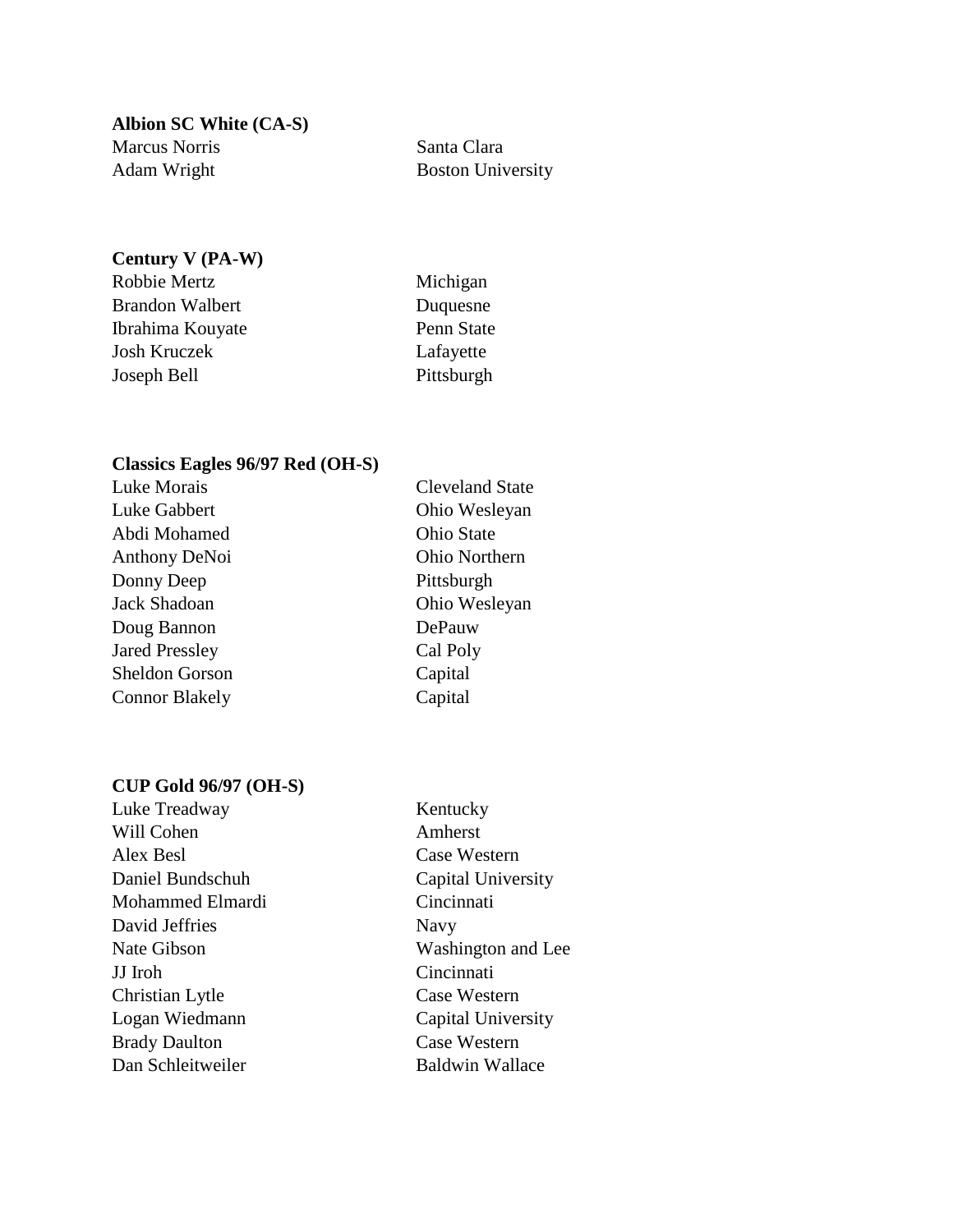**FC Dallas 97 Premier (TX-N)** Matthew Rochowski Duquesne

### **Fullerton Rangers 96 White (CA-S)**

| Carlos Troncoso        | Cal State Fullerton        |
|------------------------|----------------------------|
| <b>Andrew Guerrero</b> | California - Irvine        |
| Rolando Pineda         | <b>Cal State Fullerton</b> |
| <b>Amirgy Pineda</b>   | <b>Cal State Fullerton</b> |
| Elijah Barajas         | <b>Cal State Fullerton</b> |
| <b>Roman Manning</b>   | <b>Cal State Fullerton</b> |
| Daniel Parraga         | Cal Poly Pomona            |

# **Michigan Jaguars 97 Green (MI)**

| Andrew Dalou | Saginaw  |
|--------------|----------|
| Ryan Kobakof | Michigan |

Saginaw Valley State

## **NASA 15 Elite (GA)**

| <b>Tristen Trevino</b> |  |
|------------------------|--|
| <b>Andrew Deltac</b>   |  |

Georgia State University Georgia Southern University

### **Severna Park Fever (MD)**

| Michael Heitzmann | Maryland |
|-------------------|----------|
| Yui Sung Kwon     | Navy     |

### **Smithtown Kickers Arsenal (E-NY)**

| Garrett Sweeney     | Albany                   |
|---------------------|--------------------------|
| TJ Butzke           | <b>Boston University</b> |
| Harrison Weilbacher | Binghamton               |
| Beau Hornberger     | Marist                   |
| Ryan Willoughby     | Coastal Carolina         |
| Max Heffron         | Dartmouth                |
| Stephen Elias       | North Carolina State     |
|                     |                          |